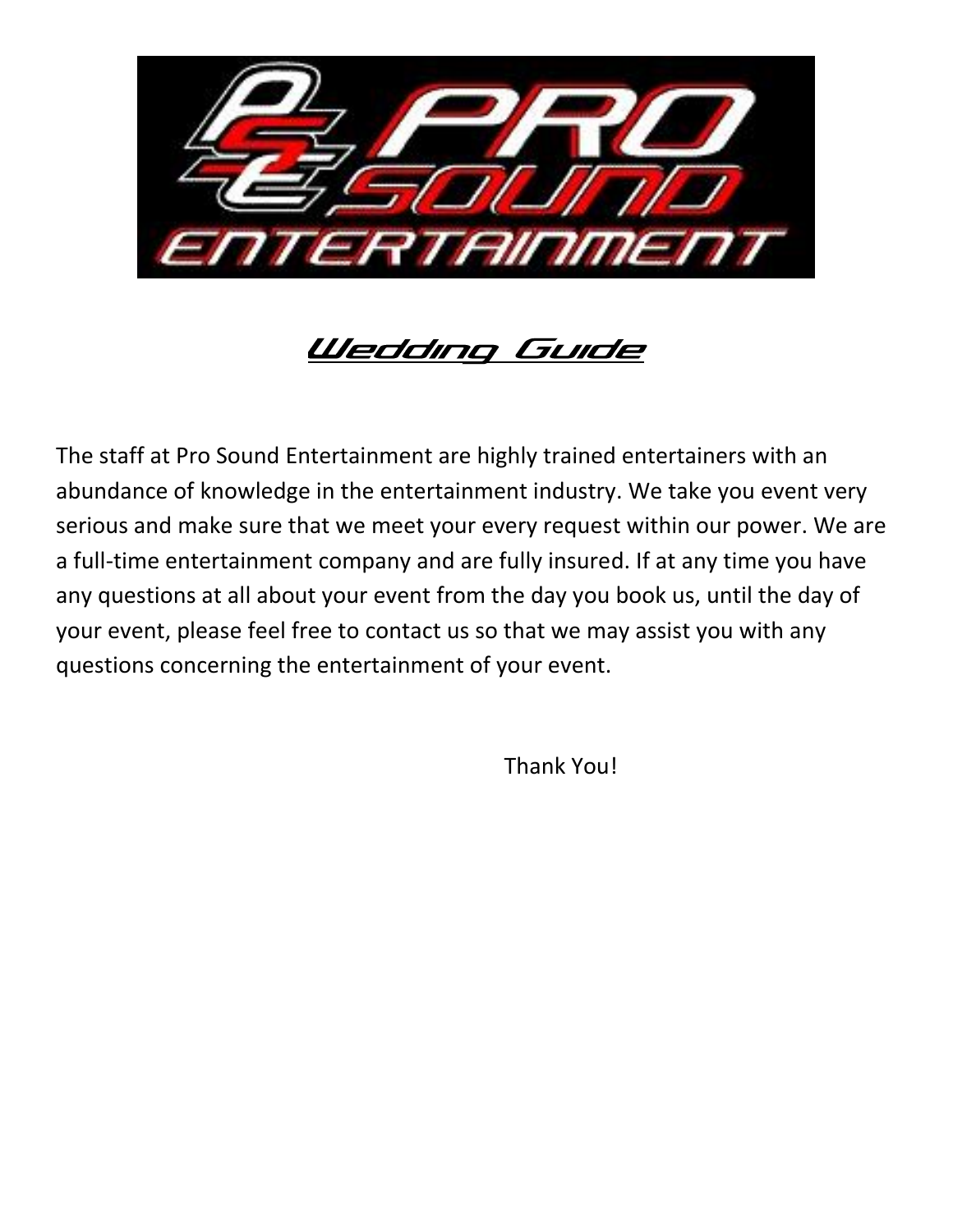## <u> Bridal Party Introductions</u>

|                    | Bridal Party Into Song: No. 2014 19:00 19:00 19:00 19:00 19:00 19:00 19:00 19:00 19:00 19:00 19:00 19:00 19:00 |
|--------------------|----------------------------------------------------------------------------------------------------------------|
|                    |                                                                                                                |
|                    |                                                                                                                |
|                    |                                                                                                                |
| <b>Bridesmaids</b> | Groomsmen                                                                                                      |
|                    |                                                                                                                |
|                    |                                                                                                                |
|                    |                                                                                                                |
|                    |                                                                                                                |
|                    |                                                                                                                |
|                    |                                                                                                                |
|                    |                                                                                                                |
|                    |                                                                                                                |
|                    |                                                                                                                |
|                    |                                                                                                                |
|                    |                                                                                                                |
|                    |                                                                                                                |
|                    |                                                                                                                |
|                    |                                                                                                                |